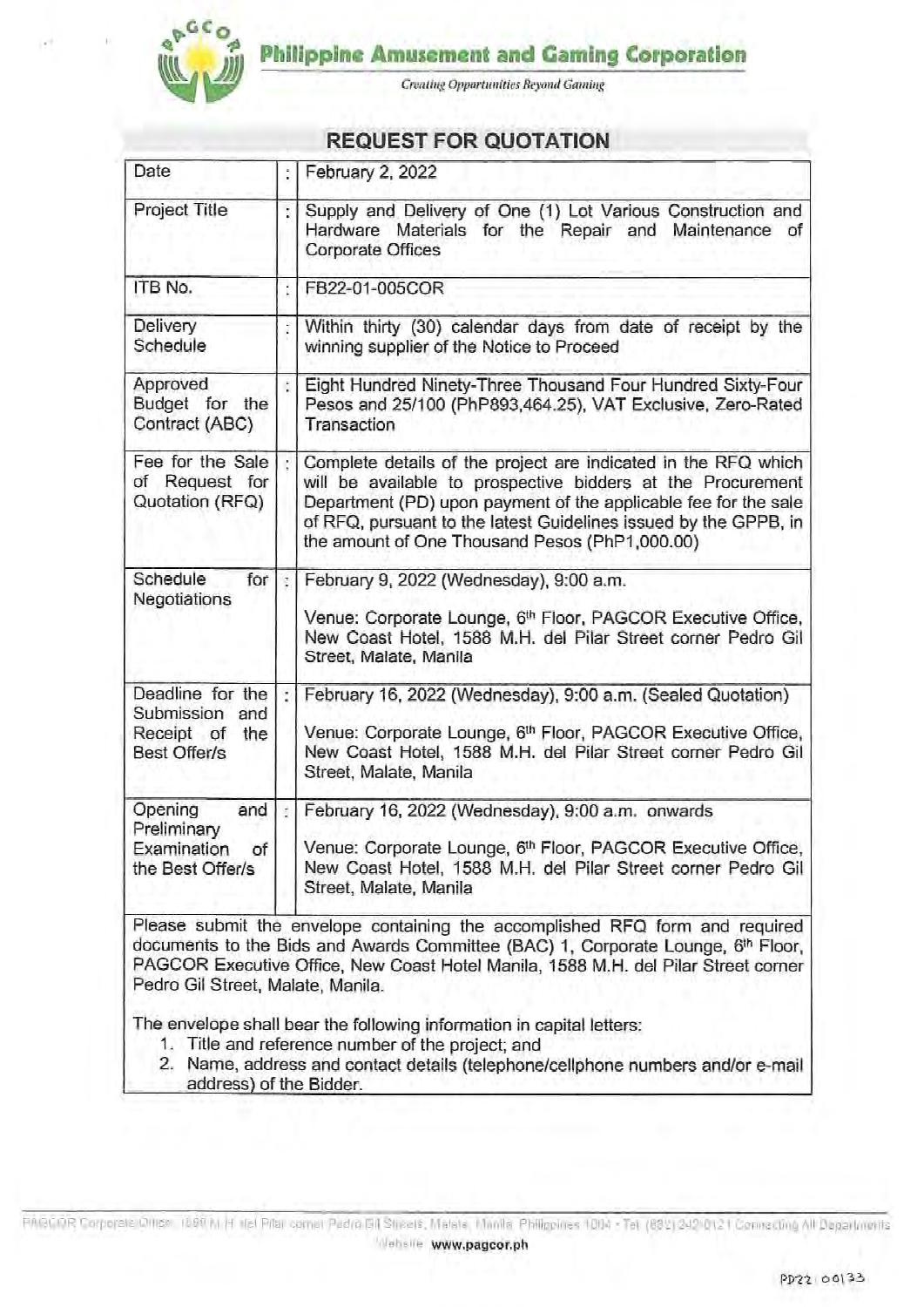Sir / Madam:

In accordance with the Technical Specifications/Scope of Work and General Conditions for the aforementioned project stated herewith, kindly fill up and submit your lowest quotation.

For any inquiries or clarifications, please contact the PD at (02) 8526-0337 local 7419 and look for Procurement Officer I Evelyn Grace A. Aperocho.

Thank you.

 $\sqrt{n}$ 

**RODERICK R. CONSOLACION** Chairperson Bids and Awards Committee (BAC) 1

/CDN/eve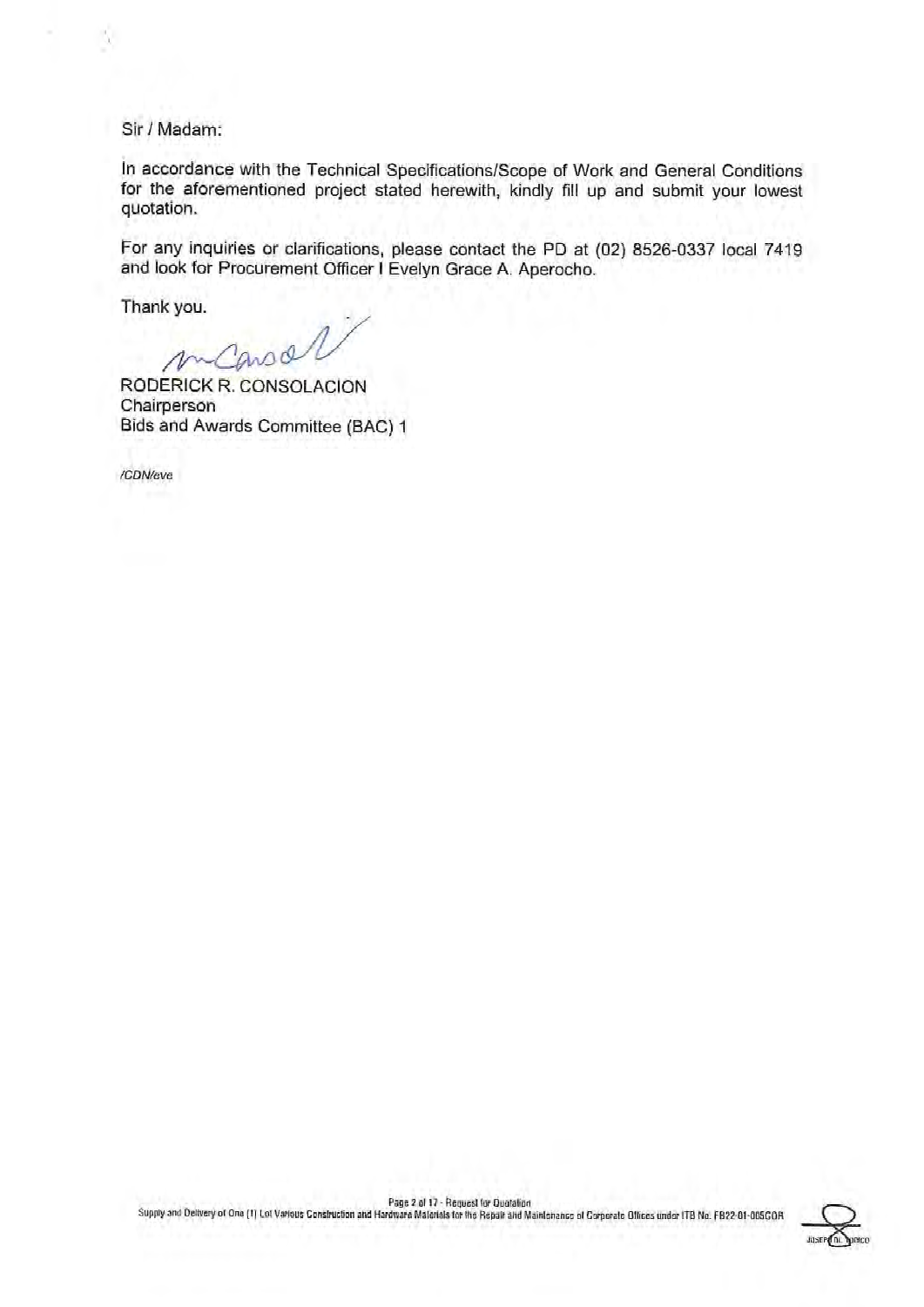Dear Atty Consolacion:

In accordance with your request, following is our quotation for your requirement:

## **I.** TECHNICAL SPECIFICATIONS

| Item<br>No.    | Description                                                                                                                   | Qty.           | Unit of<br>Measurement<br>(UOM) | <b>Offered Technical</b><br>Quotation<br>Please fill up each row<br>with either: "Comply" or<br>"Not Comply".<br>Kindly<br>indicate<br>"Brand" to be offered if<br>the item is Branded,<br>otherwise,<br>"Unbranded"<br>"Generic"<br>Statement of<br>Compliance | the<br>indicate<br>or<br><b>Brand</b><br>Name |
|----------------|-------------------------------------------------------------------------------------------------------------------------------|----------------|---------------------------------|-----------------------------------------------------------------------------------------------------------------------------------------------------------------------------------------------------------------------------------------------------------------|-----------------------------------------------|
|                | SUPPLY AND DELIVERY OF ONE (1) LOT VARIOUS CONSTRUCTION AND<br>HARDWARE MATERIALS FOR THE REPAIR AND MAINTENANCE OF CORPORATE |                |                                 |                                                                                                                                                                                                                                                                 |                                               |
|                |                                                                                                                               | <b>OFFICES</b> |                                 |                                                                                                                                                                                                                                                                 |                                               |
| $\mathbf 1$    | B.I. Sheet, Ga.18, plain, 4' x 8'                                                                                             | 3              | sht/pc                          |                                                                                                                                                                                                                                                                 |                                               |
| $\overline{2}$ | Barbed Wire (#12) Barb Spacing<br>Strand Galvanized<br>4", Double<br>(100mts/roll)                                            | 5              | <b>Rolls</b>                    |                                                                                                                                                                                                                                                                 |                                               |
| 3              | Bar, Angle bar 6mm x 38mm x<br>38mm (1-1/2" x 1-1/2" x 20')                                                                   | 10             | pcs                             |                                                                                                                                                                                                                                                                 |                                               |
| 4              | Bar, Deformed 10mm x 20', Grade<br>33                                                                                         | 280            | pcs                             |                                                                                                                                                                                                                                                                 |                                               |
| 5              | Bar, Deformed 12mm x 20', Grade<br>33                                                                                         | 75             | pcs                             |                                                                                                                                                                                                                                                                 |                                               |
| 6              | Bar, Deformed 16mm x 20', Grade<br>33                                                                                         | 30             | pcs                             |                                                                                                                                                                                                                                                                 |                                               |
| $\overline{7}$ | Bar, flat bar, 6mm x 25mm x 6m                                                                                                | 8              | pcs                             |                                                                                                                                                                                                                                                                 |                                               |
| 8              | Bar, Round, plain 25mm x 6m                                                                                                   | 1              | pc                              |                                                                                                                                                                                                                                                                 |                                               |
| 9              | Construction pail #14 G.I                                                                                                     | 12             | pcs                             |                                                                                                                                                                                                                                                                 |                                               |
| 10             | C- purlins 0.6mm thk $x$ 2" $x$ 4" $x$<br>6.0 <sub>m</sub>                                                                    | 20             | pcs                             |                                                                                                                                                                                                                                                                 |                                               |
| 11             | Cement Portland, 40kg/bag                                                                                                     | 520            | bags                            |                                                                                                                                                                                                                                                                 |                                               |
| 12             | CHB, Concrete Hollow blocks 4"                                                                                                | 500            | pcs                             |                                                                                                                                                                                                                                                                 |                                               |
| 13             | Concrete Hollow Blocks, 6"                                                                                                    | 4250           | pcs                             |                                                                                                                                                                                                                                                                 |                                               |
| 14             | G.I<br>Corrugated<br>sheet<br>GA.24x32"x10'                                                                                   | 10             | pcs                             |                                                                                                                                                                                                                                                                 |                                               |

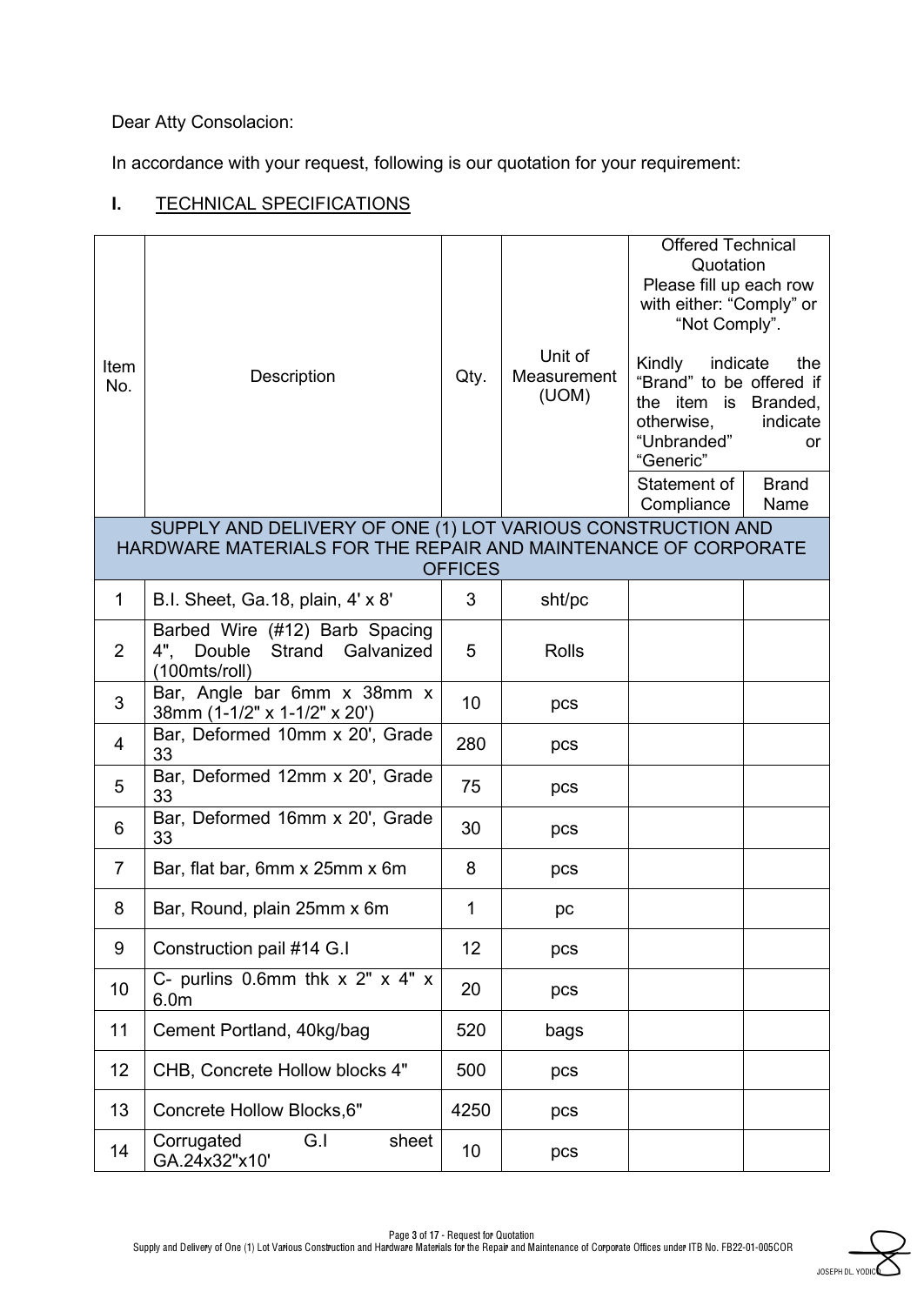| 15 | Corrugated G.I sheet GA.24x32"x8'                                              | 10              | pcs     |  |
|----|--------------------------------------------------------------------------------|-----------------|---------|--|
| 16 | Corrugated G.I. sheet ga. 26 x 10'                                             | 28              | pcs     |  |
| 17 | Metal Furring channel (19mm x<br>50mm x 5.0m, T=0.40mm)                        | 70              | pcs     |  |
| 18 | G.I. plain sheet ga. 24 x 4' x 8'                                              | 5               | pcs     |  |
| 19 | Gravel, 3/4' crushed                                                           | 20              | cum     |  |
| 20 | Gypsum putty, 5kgs, pre-mixed                                                  | $\overline{2}$  | gal     |  |
| 21 | Fiber cement board, 6mm thk x<br>1220mm x 2440mm                               | 51              | pcs     |  |
| 22 | Lumber S4S KD 2"x2"x10"                                                        | 25              | pcs     |  |
| 23 | Lumber S4S KD 2"x4"x12"                                                        | 15              | pcs     |  |
| 24 | Lumber, coco, 2"x2"x10"                                                        | 65              | pcs     |  |
| 25 | Lumber, coco, 2"x3"x10'                                                        | 15              | pcs     |  |
| 26 | Plywood, ord.1/4x4x8                                                           | 8               | pcs     |  |
| 27 | Plywood, ord. 3/4"x4'x8'                                                       | 4               | pcs     |  |
| 28 | Plywood, Marine, 1/2" x 4' x 8'                                                | 12              | pcs     |  |
| 29 | Oxygen, content only, 1800psi<br>capacity per tank                             | $\overline{2}$  | tank    |  |
| 30 | Contact<br>(premium)<br>Cement<br>5kgs/gal                                     | 4               | Gal     |  |
| 31 | Sand (washed)                                                                  | 150             | cu.m    |  |
| 32 | Tubular, G.I Ga.16, 100mm x<br>50mm x 6.0m                                     | 5               | pcs     |  |
| 33 | Wood glue, premium white glue<br>(4kg/gal)                                     | 3               | gal     |  |
| 34 | Fluorescent Light Fixture, T8 led<br>Tube box type, 18W, 100-260V,<br>daylight | $\mathbf{2}$    | set/pc  |  |
| 35 | Compact Fluorescent Lamp (CFL)<br>bulb 15w, daylight                           | 3               | pcs     |  |
| 36 | Exhaust fan, 12" x 12", 127 watts,<br>220V, 1-P                                | $\mathbf{1}$    | unit    |  |
| 37 | Convenience outlet, 2-gang, 3-<br>prong universal with plate and<br>cover      | 5               | pcs/set |  |
| 38 | Utility box, $2 \times 4 \times 2$ deep, $1/2$ "<br>K.O. uPVC                  | 10              | pcs     |  |
| 39 | Junction box, $4 \times 4 \times 2$ deep, $1/2$ "<br>K.O, uPVC                 | 10 <sup>°</sup> | pcs     |  |

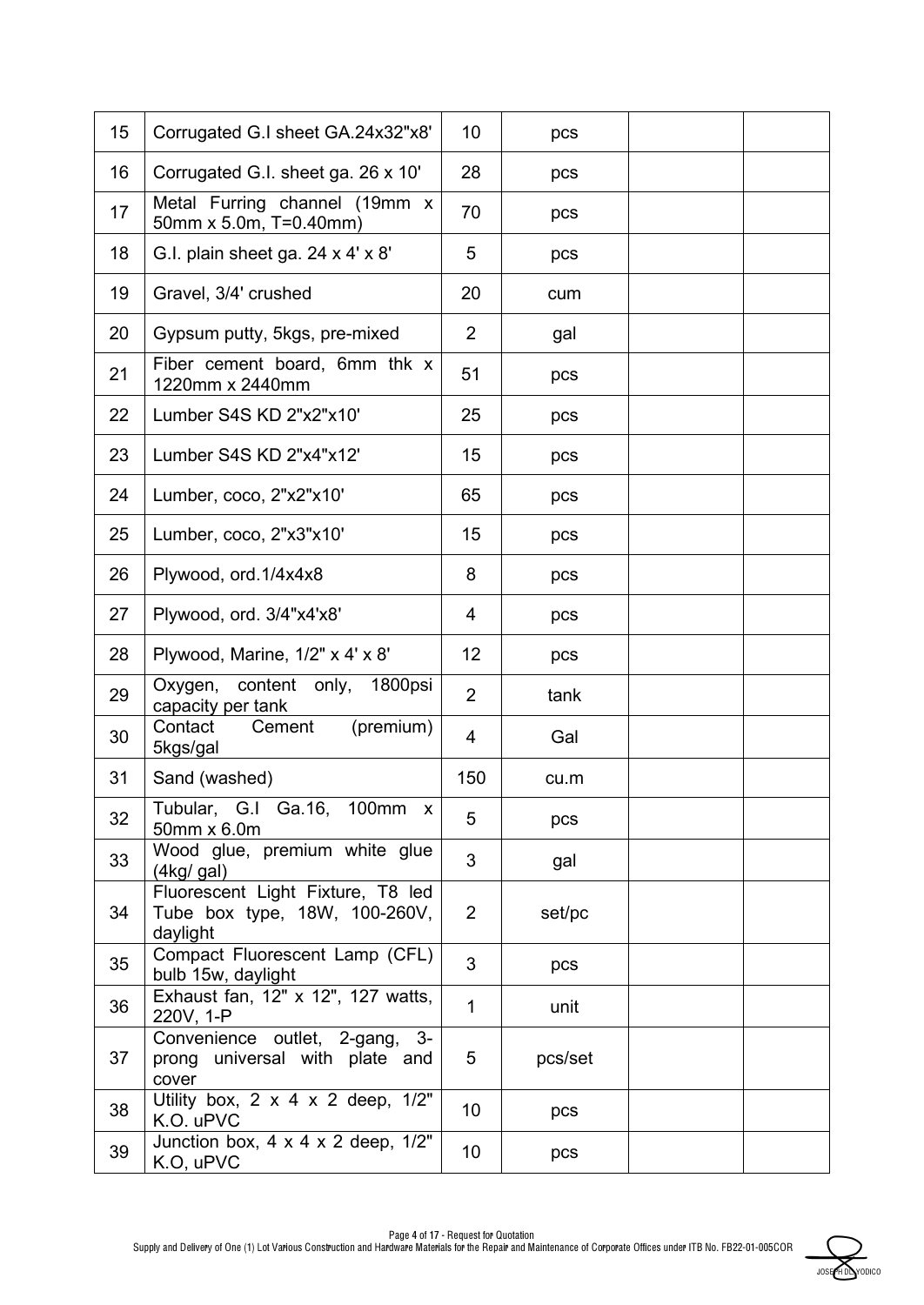| 40 | Tape, Electric Tape, big                                       | 5              | rolls     |  |
|----|----------------------------------------------------------------|----------------|-----------|--|
| 41 | Flexible corrugated conduit pipe,<br>1/2 x 100mts/roll, orange | 1              | roll      |  |
| 42 | Acetylene, content only, 800 psi                               | 1              | tank      |  |
| 43 | Black screw, 6 x 1-1/4" (32mm) self<br>drill                   | 1000           | pcs       |  |
| 44 | Blind rivets, 1/8" x 3/8" (approx.<br>700pcs/box)              | 3              | box       |  |
| 45 | Brush, steel brush, 6" H.D.                                    | $\overline{2}$ | pcs       |  |
| 46 | Nail, Common wire nail #2"                                     | 5              | kgs       |  |
| 47 | Nail, Common wire nail #3"                                     | 15             | kgs       |  |
| 48 | Nail, Common wire nail, 1-1/2"                                 | 12             | kgs       |  |
| 49 | Nail, Common wire nail, 2 -1/2"                                | 20             | kgs       |  |
| 50 | Nail, Concrete 3"                                              | 4              | kgs       |  |
| 51 | Cut-Off Wheel, Abrasive, 1/8" X<br>14"                         | 15             | pcs       |  |
| 52 | Cut-off wheel, abrasive, 12" dia.<br>(steel cutter)            | 10             | pcs       |  |
| 53 | Disc Grinding wheel, 4" for metal                              | $\overline{2}$ | pcs       |  |
| 54 | Drill Bit 1/8" (metal)                                         | 30             | pcs       |  |
| 55 | G.I. Wire, #16                                                 | 73             | kgs       |  |
| 56 | Goggles, safety goggles, clear                                 | $\overline{2}$ | pcs       |  |
| 57 | Hinge, heavy duty hinges, stainless<br>4" (for steel gate)     | 4              | pairs     |  |
| 58 | Lockset doorknobs, lever type, s/s                             | 3              | sets/pc   |  |
| 59 | Lockset, dead bolt, single cylinder,<br>s/s                    | 1              | pc/unit   |  |
| 60 | Hacksaw Blade 24 tpi                                           | 8              | pcs       |  |
| 61 | Gloves, knitted with latex coated<br>edging any color          | 30             | pair      |  |
| 62 | Mask Dust check, blue foam                                     | 366            | pcs       |  |
| 63 | Nail, Finishing 1 1/2"                                         | 2              | kgs       |  |
| 64 | Nail, Finishing, 1"                                            | 5              | kgs       |  |
| 65 | Sealant<br>all<br>around<br>elastomeric<br>sealant, gray       | 4              | liter/qrt |  |

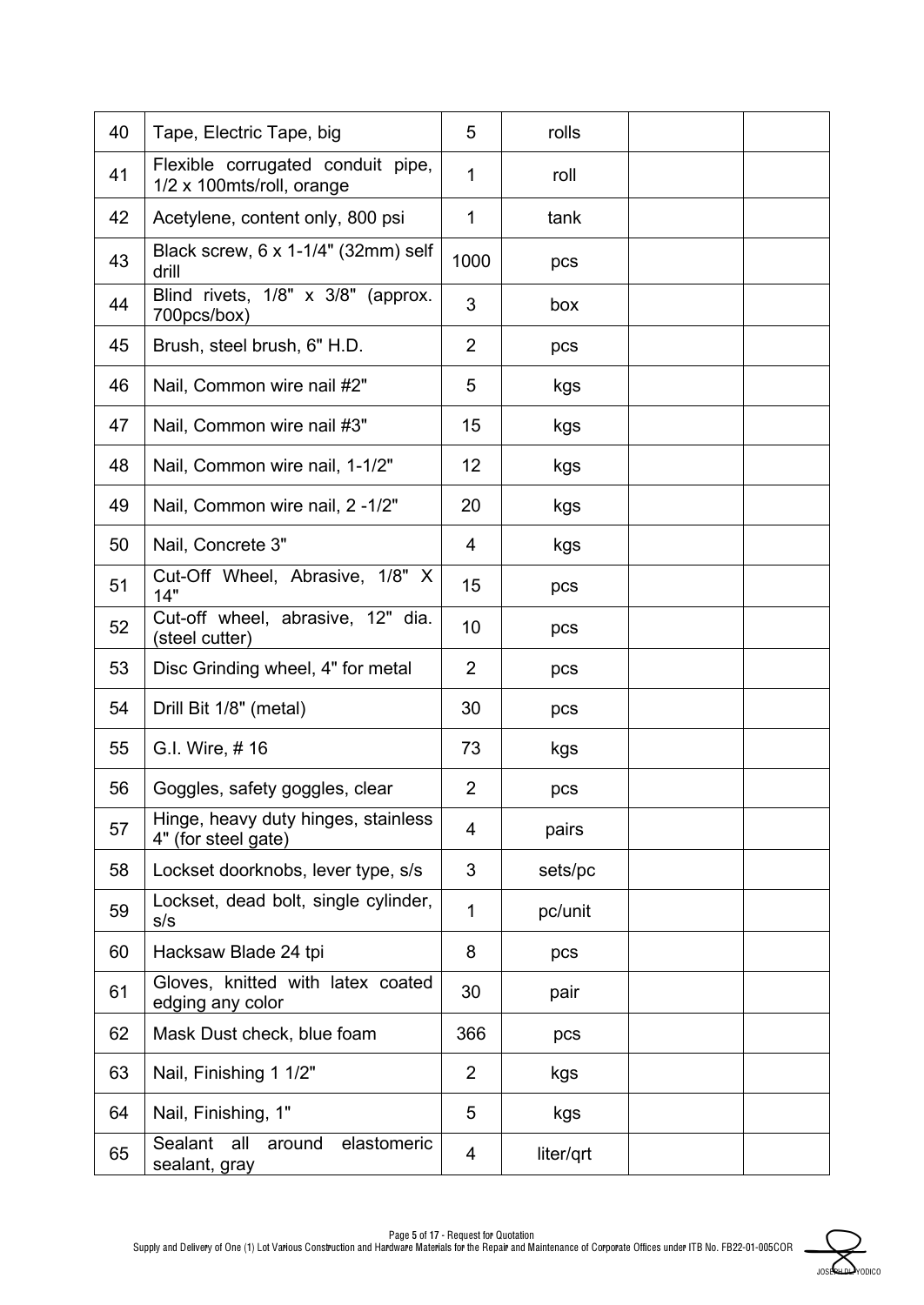| 66 | Solvent Cement 400cc                                             | $\overline{2}$ | can    |  |
|----|------------------------------------------------------------------|----------------|--------|--|
| 67 | Tekscrew 12-24 x 55mm HWF with<br>neoprene washer                | 2000           | pcs    |  |
| 68 | Welding Electrode 1/8 dia. (3.2mm<br>dia. X 350mm) AWS E6013     | 37             | kg     |  |
| 69 | Welding gloves, heavy duty                                       | 1              | pair   |  |
| 70 | Sack, empty sack                                                 | 200            | pcs    |  |
| 71 | Premium<br>Paint,<br>100%<br>Acrylic,<br>Latex White, Flat       | 1              | tin    |  |
| 72 | Acrylic,<br>100%<br>Premium<br>Paint,<br>Latex White, Semi-Gloss | 1              | tin    |  |
| 73 | 100%<br>Premium<br>Paint,<br>Acrylic,<br>Latex White, Flat       | 4              | gal    |  |
| 74 | 100%<br>Acrylic,<br>Premium<br>Paint,<br>Latex White, Semi-Gloss | $\overline{4}$ | gal    |  |
| 75 | Paint Roof guard, green                                          | 1              | tin    |  |
| 76 | Paint, Auto Lacquer Primer, white                                | 1              | gal    |  |
| 77 | Paint, Q.D.E., Green                                             | 8              | gal    |  |
| 78 | Primer, red oxide                                                | 8              | gal    |  |
| 79 | Polyester body filler w/ hardener                                | 1              | qrt    |  |
| 80 | Thinner, Lacquer                                                 | 1              | gal    |  |
| 81 | Brush, Paint Brush 2"                                            | 6              | pcs    |  |
| 82 | Paint roller baby, cloth w/ handle 4"                            | 3              | pcs    |  |
| 83 | Stupa Rug, special white                                         | 5              | kgs    |  |
| 84 | Paint latex, paint baguio green                                  | $\overline{2}$ | gal    |  |
| 85 | Roller, paint roller with handle 4",<br>cloth                    | 1              | pc     |  |
| 86 | Roller, paint roller foam with handle<br>7", cloth               | 1              | pc     |  |
| 87 | Brush, paint brush 4"                                            | 1              | pc     |  |
| 88 | Kitchen Sink w/ accessories, size<br>55x43x20cm, S/S             | 1              | pc/set |  |
| 89 | Elbow, PPR 1/2" (20mm) x 90°                                     | 10             | pcs    |  |
| 90 | Elbow, PPR w/ thread 20mm, w/<br>female thread                   | 6              | pcs    |  |
| 91 | Adaptor, PPR Male Adaptor 1/2"<br>dia.                           | 4              | pcs    |  |

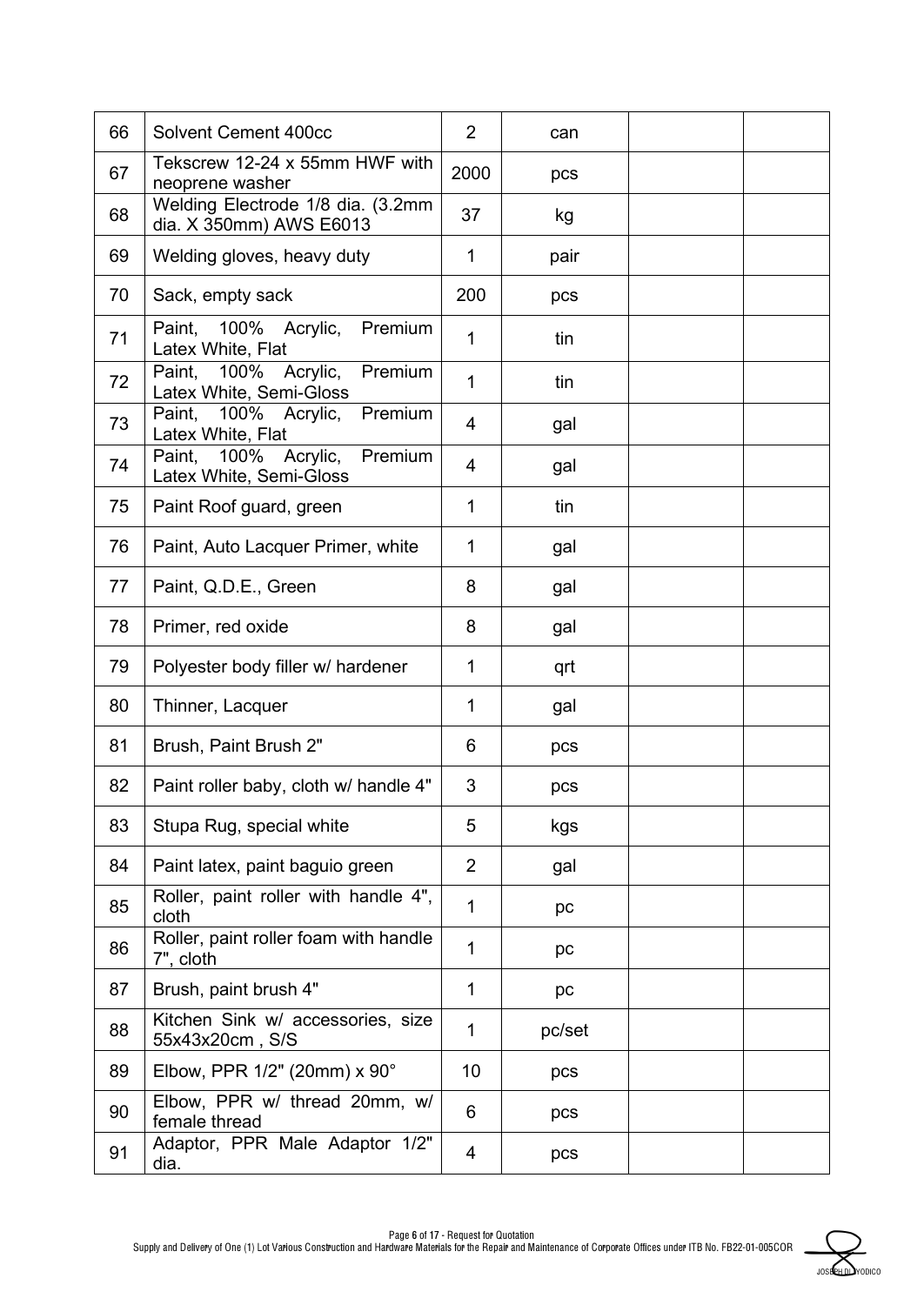| 92                                                                                                                                                                                                                                                                                                                                                                                                                                                            | Pipe, B.I., 2" dia. Sched. 40 x 20'                                                           | $\overline{7}$ | pc/lght                                                 |  |  |
|---------------------------------------------------------------------------------------------------------------------------------------------------------------------------------------------------------------------------------------------------------------------------------------------------------------------------------------------------------------------------------------------------------------------------------------------------------------|-----------------------------------------------------------------------------------------------|----------------|---------------------------------------------------------|--|--|
| 93                                                                                                                                                                                                                                                                                                                                                                                                                                                            | Pipe, PPR pipe 20mm x 4m PN20                                                                 | 5              | pcs                                                     |  |  |
| 94                                                                                                                                                                                                                                                                                                                                                                                                                                                            | Tee, PPR tee 20mm                                                                             | 5              | pcs                                                     |  |  |
| 95                                                                                                                                                                                                                                                                                                                                                                                                                                                            | Tee, PPR tee w/ thread 20mm                                                                   | 5              | pcs                                                     |  |  |
| 96                                                                                                                                                                                                                                                                                                                                                                                                                                                            | Elbow, PVC elbow 2"x 45°                                                                      | 10             | pcs                                                     |  |  |
| 97                                                                                                                                                                                                                                                                                                                                                                                                                                                            | Elbow, PVC elbow 2"x 90°                                                                      | 10             | pcs                                                     |  |  |
| 98                                                                                                                                                                                                                                                                                                                                                                                                                                                            | Elbow, PVC elbow 4" $\varnothing$ x 45°                                                       | 5              | pcs                                                     |  |  |
| 99                                                                                                                                                                                                                                                                                                                                                                                                                                                            | Elbow, PVC elbow 4" $\varnothing$ x 90°                                                       | 5              | pcs                                                     |  |  |
| 100                                                                                                                                                                                                                                                                                                                                                                                                                                                           | Pipe, PVC pipe $2\% \times 3$ m, series<br>1000                                               | 5              | pcs                                                     |  |  |
| 101                                                                                                                                                                                                                                                                                                                                                                                                                                                           | Pipe, PVC pipe 4"Ø x 3 m, series<br>1000                                                      | 10             | pcs                                                     |  |  |
| 102                                                                                                                                                                                                                                                                                                                                                                                                                                                           | Tee, PVC tee 2"x2"                                                                            | $\overline{2}$ | pcs                                                     |  |  |
| 103                                                                                                                                                                                                                                                                                                                                                                                                                                                           | PVC wye 2"x2" (single branch 45°)                                                             | 3              | pcs                                                     |  |  |
| 104                                                                                                                                                                                                                                                                                                                                                                                                                                                           | Shower Valve, dual                                                                            | 1              | pc                                                      |  |  |
| 105                                                                                                                                                                                                                                                                                                                                                                                                                                                           | Urinal bowl, with flush valve, push<br>button type, with complete fittings<br>and accessories | 1              | set                                                     |  |  |
| 106                                                                                                                                                                                                                                                                                                                                                                                                                                                           | Water Closet w/ complete fittings<br>and accessories, elongated, push<br>button flush type    | 1              | set                                                     |  |  |
|                                                                                                                                                                                                                                                                                                                                                                                                                                                               | <b>OTHER REQUIREMENTS</b>                                                                     |                | Please fill up with either: "Comply" or<br>"Not Comply" |  |  |
| Delivery Period: Within thirty (30) calendar days<br>from the date of receipt by the winning supplier of<br>the Notice to Proceed.<br>Period for replacement of defects: The defective<br>items shall be replaced within seven (7) calendar<br>days from receipt of PAGCOR notice.<br>Place of Delivery: PAGCOR Imus Warehouse,<br>#363 Bayan Luma VI, Imus, Cavite<br><b>Contact Person:</b><br>Mr. Henry C. Sosa, Facilities Mgmt. Engineering<br>Assistant |                                                                                               |                |                                                         |  |  |
|                                                                                                                                                                                                                                                                                                                                                                                                                                                               | <b>Contact Number:</b><br>(02) 8529-8626                                                      |                |                                                         |  |  |

Notes: Price Quotation (unit and total prices) shall be rounded off up to two (2) decimal places.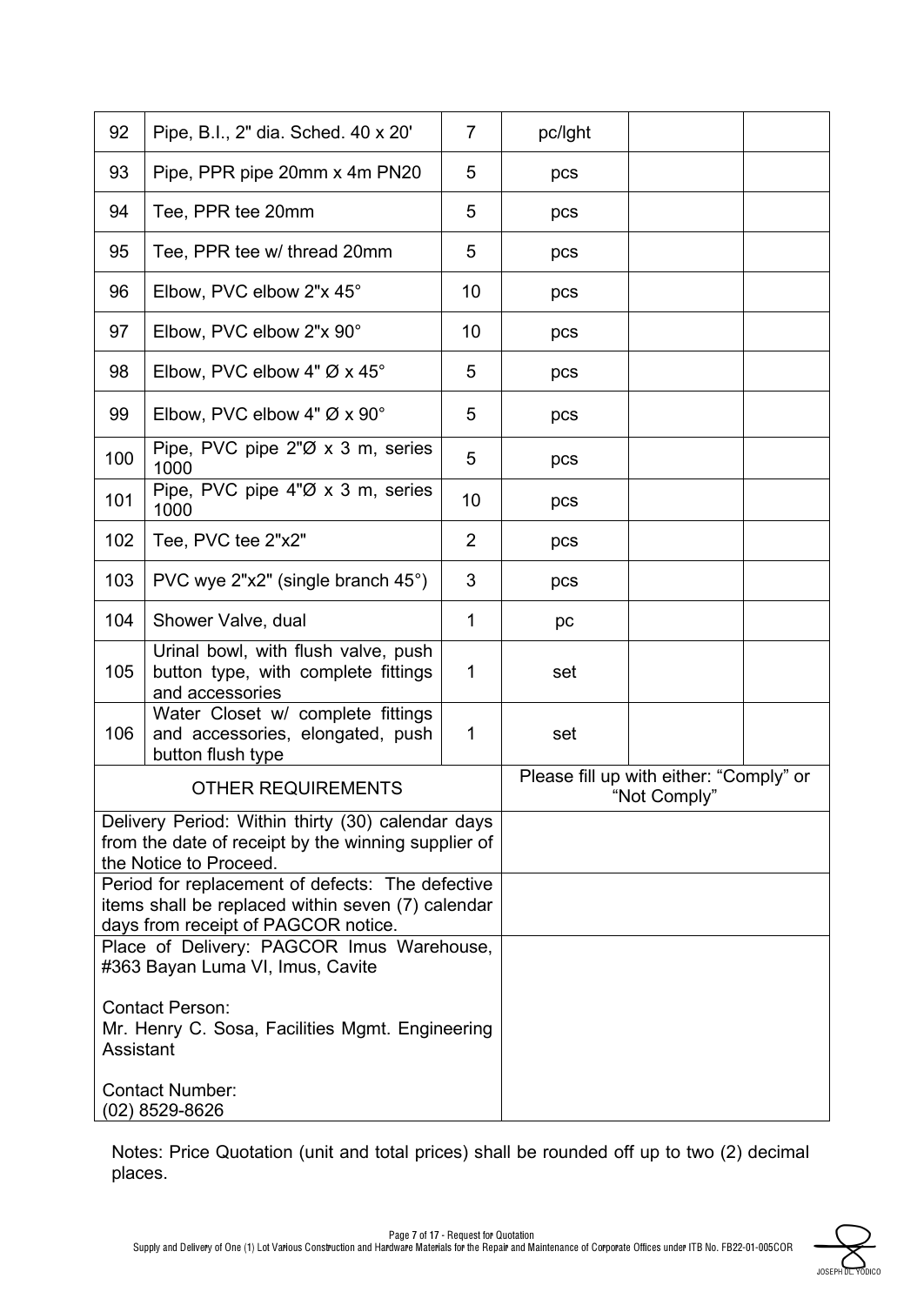## **II.** FINANCIAL QUOTATION

|             |                                                                                                        |      |                                 |                                                                      | <b>BEST OFFER/QUOTATION</b>                                        |
|-------------|--------------------------------------------------------------------------------------------------------|------|---------------------------------|----------------------------------------------------------------------|--------------------------------------------------------------------|
| Item<br>No. | <b>Technical Description</b>                                                                           | Qty. | Unit of<br>Measurement<br>(UOM) | <b>Unit Cost</b><br>(VAT<br>Exclusive,<br>Zero-Rated<br>Transaction) | <b>Total Cost</b><br>(VAT Exclusive,<br>Zero-Rated<br>Transaction) |
| $\mathbf 1$ | B.I. Sheet, Ga.18, plain, 4' x 8'                                                                      | 3    | sht/pc                          | P                                                                    | P                                                                  |
| 2           | Wire<br><b>Barbed</b><br>(#12)<br><b>Barb</b><br>Spacing 4", Double Strand<br>Galvanized (100mts/roll) | 5    | <b>Rolls</b>                    | P                                                                    | P                                                                  |
| 3           | Bar, Angle bar 6mm x 38mm<br>x 38mm (1-1/2" x 1-1/2" x 20")                                            | 10   | pcs                             | P                                                                    | P                                                                  |
| 4           | Bar, Deformed 10mm x 20',<br>Grade 33                                                                  | 280  | pcs                             | P                                                                    | P                                                                  |
| 5           | Bar, Deformed 12mm x 20',<br>Grade 33                                                                  | 75   | pcs                             | P                                                                    | P                                                                  |
| 6           | Bar, Deformed 16mm x 20',<br>Grade 33                                                                  | 30   | pcs                             | P                                                                    | P                                                                  |
| 7           | Bar, flat bar, 6mm x 25mm x<br>6m                                                                      | 8    | pcs                             | P                                                                    | P                                                                  |
| 8           | Bar, Round, plain 25mm x 6m                                                                            | 1    | pc                              | P                                                                    | P                                                                  |
| 9           | Construction pail #14 G.I                                                                              | 12   | pcs                             | P                                                                    | P                                                                  |
| 10          | C- purlins 0.6mm thk $x$ 2" $x$ 4"<br>x 6.0m                                                           | 20   | pcs                             | P                                                                    | P                                                                  |
| 11          | Cement Portland, 40kg/bag                                                                              | 520  | bags                            | P                                                                    | P                                                                  |
| 12          | CHB, Concrete Hollow blocks<br>4"                                                                      | 500  | pcs                             | P                                                                    | P                                                                  |
| 13          | Concrete Hollow Blocks, 6"                                                                             | 4250 | pcs                             | P                                                                    | P                                                                  |
| 14          | Corrugated<br>G.I<br>sheet<br>GA.24x32"x10'                                                            | 10   | pcs                             | P                                                                    | P                                                                  |
| 15          | Corrugated<br>G.I<br>sheet<br>GA.24x32"x8'                                                             | 10   | pcs                             | P                                                                    | P                                                                  |
| 16          | Corrugated G.I. sheet ga. 26 x<br>10'                                                                  | 28   | pcs                             | P                                                                    | P                                                                  |
| 17          | Metal Furring channel (19mm<br>$x$ 50mm $x$ 5.0m, T=0.40mm)                                            | 70   | pcs                             | P                                                                    | P                                                                  |
| 18          | G.I. plain sheet ga. 24 x 4' x 8'                                                                      | 5    | pcs                             | P                                                                    | P                                                                  |
| 19          | Gravel, 3/4' crushed                                                                                   | 20   | cum                             | P                                                                    | P                                                                  |

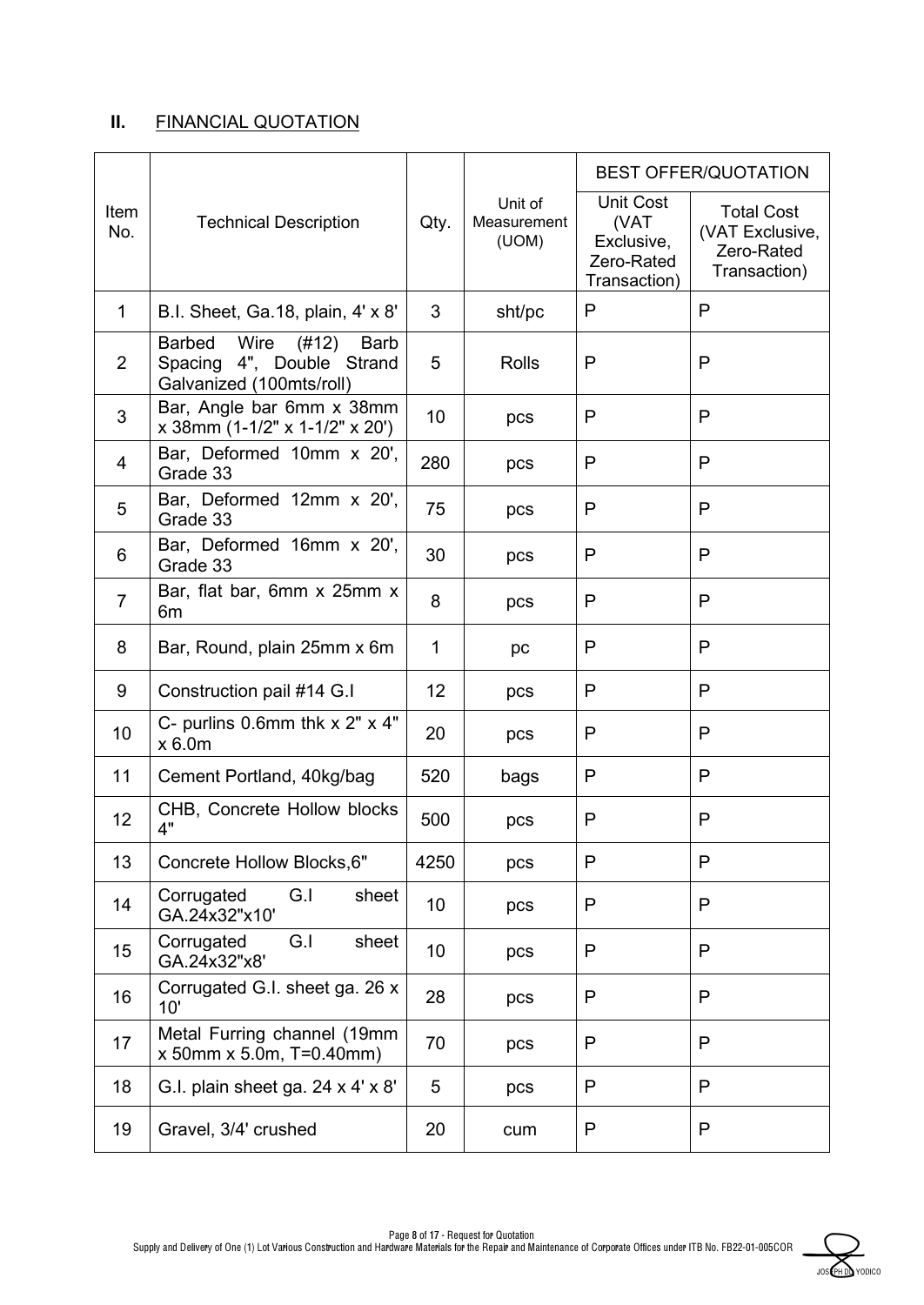| 20 | Gypsum<br>putty, 5kgs,<br>pre-<br>mixed                                         | $\overline{2}$  | gal     | P | P |
|----|---------------------------------------------------------------------------------|-----------------|---------|---|---|
| 21 | Fiber cement board, 6mm thk<br>x 1220mm x 2440mm                                | 51              | pcs     | P | P |
| 22 | Lumber S4S KD 2"x2"x10"                                                         | 25              | pcs     | P | P |
| 23 | Lumber S4S KD 2"x4"x12"                                                         | 15              | pcs     | P | P |
| 24 | Lumber, coco, 2"x2"x10'                                                         | 65              | pcs     | P | P |
| 25 | Lumber, coco, 2"x3"x10'                                                         | 15              | pcs     | P | P |
| 26 | Plywood, ord.1/4x4x8                                                            | 8               | pcs     | P | P |
| 27 | Plywood, ord. 3/4"x4'x8'                                                        | 4               | pcs     | P | P |
| 28 | Plywood, Marine, 1/2" x 4' x 8'                                                 | 12              | pcs     | P | P |
| 29 | Oxygen, content only, 1800psi<br>capacity per tank                              | $\overline{2}$  | tank    | P | P |
| 30 | Contact Cement (premium)<br>5kgs/gal                                            | 4               | Gal     | P | P |
| 31 | Sand (washed)                                                                   | 150             | cu.m    | P | P |
| 32 | Tubular, G.I Ga.16, 100mm x<br>50mm x 6.0m                                      | 5               | pcs     | P | P |
| 33 | Wood glue, premium white<br>glue (4kg/ gal)                                     | 3               | gal     | P | P |
| 34 | Fluorescent Light Fixture, T8<br>led Tube box type, 18W, 100-<br>260V, daylight | 2               | set/pc  | Ρ | P |
| 35 | Compact Fluorescent Lamp<br>(CFL) bulb 15w, daylight                            | 3               | pcs     | P | P |
| 36 | Exhaust fan, 12" x 12", 127<br>watts, 220V, 1-P                                 | 1               | unit    | P | P |
| 37 | Convenience outlet, 2-gang,<br>3-prong universal with plate<br>and cover        | 5               | pcs/set | P | P |
| 38 | Utility box, $2 \times 4 \times 2$ deep, $1/2"$<br>K.O. uPVC                    | 10 <sup>°</sup> | pcs     | P | P |
| 39 | Junction box, $4 \times 4 \times 2$ deep,<br>1/2" K.O, uPVC                     | 10              | pcs     | P | P |
| 40 | Tape, Electric Tape, big                                                        | 5               | rolls   | P | P |
| 41 | Flexible<br>corrugated<br>conduit<br>pipe, 1/2 x 100mts/roll, orange            | $\mathbf{1}$    | roll    | P | P |
| 42 | Acetylene, content only, 800<br>psi                                             | 1               | tank    | P | P |

Page 9 of 17 - Request for Quotation

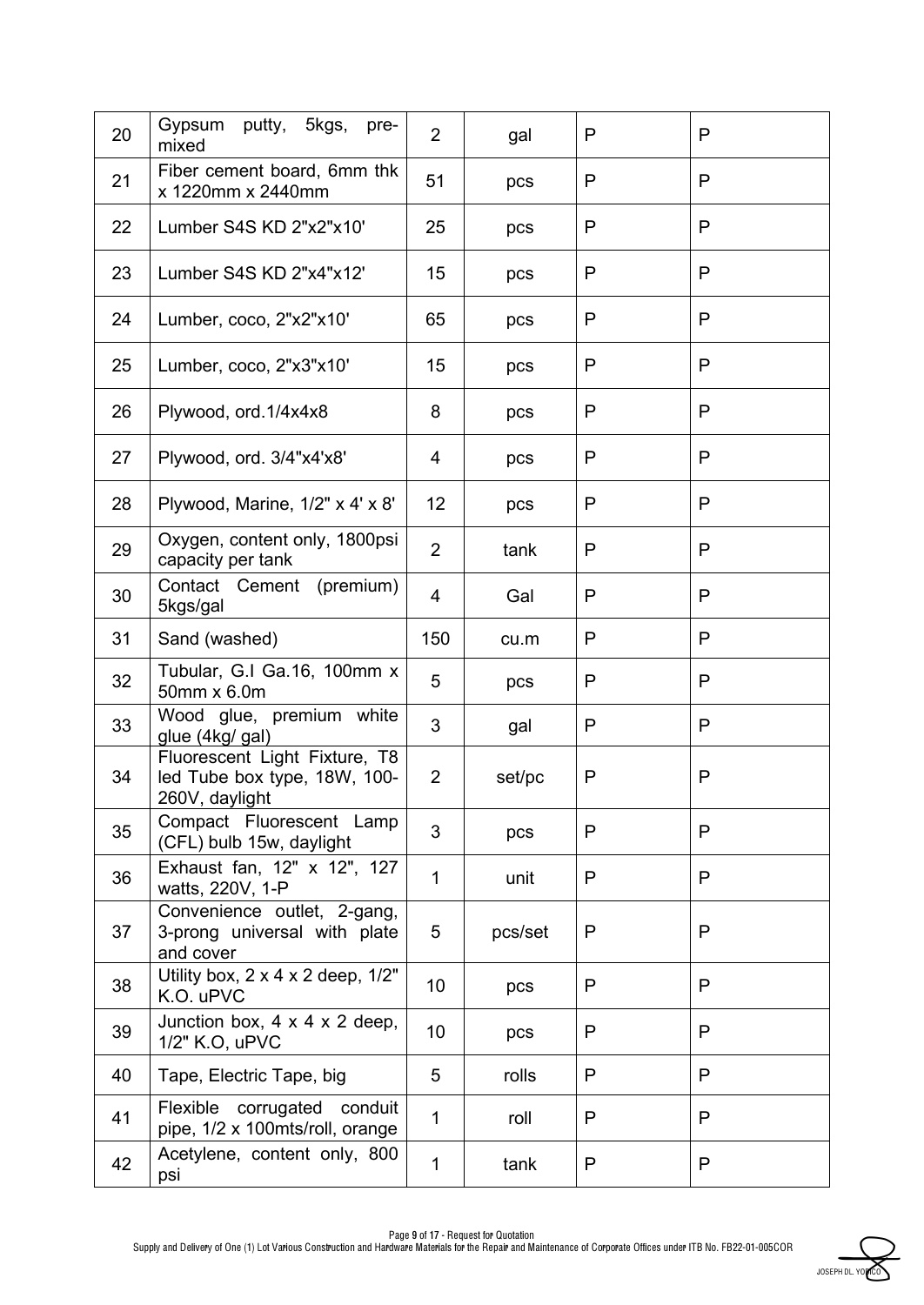| 43 | screw, 6 x 1-1/4"<br><b>Black</b><br>(32mm) self drill                           | 1000           | pcs       | P | P |
|----|----------------------------------------------------------------------------------|----------------|-----------|---|---|
| 44 | 1/8"<br>3/8"<br><b>Blind</b><br>rivets,<br>$\mathsf{X}$<br>(approx. 700pcs/box)  | 3              | box       | P | P |
| 45 | Brush, steel brush, 6" H.D.                                                      | $\overline{2}$ | pcs       | P | P |
| 46 | Nail, Common wire nail #2"                                                       | 5              | kgs       | P | P |
| 47 | Nail, Common wire nail #3"                                                       | 15             | kgs       | P | P |
| 48 | Nail, Common wire nail, 1-1/2"                                                   | 12             | kgs       | P | P |
| 49 | Nail, Common wire nail, 2 -<br>1/2"                                              | 20             | kgs       | P | P |
| 50 | Nail, Concrete 3"                                                                | 4              | kgs       | P | P |
| 51 | Cut-Off Wheel, Abrasive, 1/8"<br>X 14"                                           | 15             | pcs       | P | P |
| 52 | Cut-off wheel, abrasive, 12"<br>dia. (steel cutter)                              | 10             | pcs       | P | P |
| 53 | Disc Grinding wheel, 4" for<br>metal                                             | $\overline{2}$ | pcs       | P | P |
| 54 | Drill Bit 1/8" (metal)                                                           | 30             | pcs       | P | P |
| 55 | G.I. Wire, #16                                                                   | 73             | kgs       | P | P |
| 56 | Goggles, safety goggles, clear                                                   | 2              | pcs       | P | P |
| 57 | Hinge, heavy duty hinges,<br>stainless 4" (for steel gate)                       | 4              | pairs     | P | P |
| 58 | Lockset<br>doorknobs,<br>lever<br>type, s/s                                      | 3              | sets/pc   | P | P |
| 59 | bolt,<br>single<br>Lockset,<br>dead<br>cylinder, s/s                             | 1              | pc/unit   | P | P |
| 60 | Hacksaw Blade 24 tpi                                                             | 8              | pcs       | P | P |
| 61 | knitted<br>Gloves,<br>with<br>latex<br>coated edging any color                   | 30             | pair      | P | P |
| 62 | Mask Dust check, blue foam                                                       | 366            | pcs       | P | P |
| 63 | Nail, Finishing 1 1/2"                                                           | $\overline{2}$ | kgs       | P | P |
| 64 | Nail, Finishing, 1"                                                              | 5              | kgs       | P | P |
| 65 | Sealant all around elastomeric<br>sealant, gray                                  | 4              | liter/qrt | P | P |
| 66 | Solvent Cement 400cc                                                             | $\overline{2}$ | can       | P | P |
| 67 | $12 - 24$<br>55mm<br><b>Tekscrew</b><br>$\mathsf{x}$<br>HWF with neoprene washer | 2000           | pcs       | P | P |

Page 10 of 17 - Request for Quotation

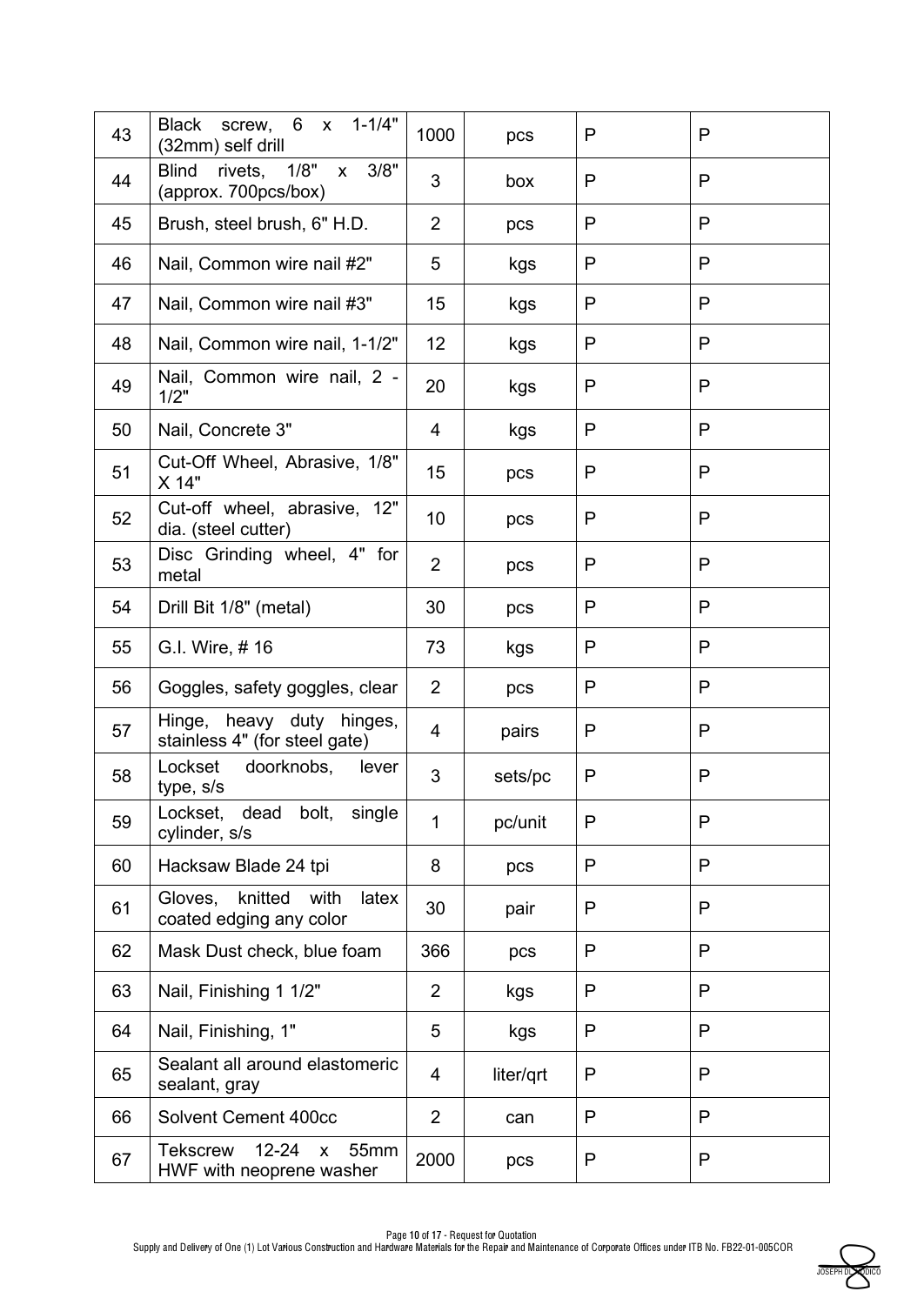| 68 | Welding Electrode 1/8<br>dia.<br>(3.2mm dia. X 350mm) AWS<br>E6013 | 37             | kg     | P | P |
|----|--------------------------------------------------------------------|----------------|--------|---|---|
| 69 | Welding gloves, heavy duty                                         | $\mathbf{1}$   | pair   | P | P |
| 70 | Sack, empty sack                                                   | 200            | pcs    | P | P |
| 71 | Paint, 100% Acrylic, Premium<br>Latex White, Flat                  | 1              | tin    | P | P |
| 72 | Paint, 100% Acrylic, Premium<br>Latex White, Semi-Gloss            | $\mathbf{1}$   | tin    | P | P |
| 73 | Paint, 100% Acrylic, Premium<br>Latex White, Flat                  | 4              | gal    | P | P |
| 74 | Paint, 100% Acrylic, Premium<br>Latex White, Semi-Gloss            | 4              | gal    | P | P |
| 75 | Paint Roof guard, green                                            | 1              | tin    | P | P |
| 76 | Paint, Auto Lacquer Primer,<br>white                               | $\mathbf{1}$   | gal    | P | P |
| 77 | Paint, Q.D.E., Green                                               | 8              | gal    | P | P |
| 78 | Primer, red oxide                                                  | 8              | gal    | P | P |
| 79 | filler<br>Polyester<br>body<br>W/<br>hardener                      | $\mathbf 1$    | qrt    | P | P |
| 80 | Thinner, Lacquer                                                   | 1              | gal    | P | P |
| 81 | Brush, Paint Brush 2"                                              | 6              | pcs    | P | P |
| 82 | Paint roller baby, cloth w/<br>handle 4"                           | 3              | pcs    | P | P |
| 83 | Stupa Rug, special white                                           | 5              | kgs    | P | P |
| 84 | latex, paint<br>Paint<br>baguio<br>green                           | $\overline{2}$ | gal    | P | P |
| 85 | Roller, paint roller with handle<br>4", cloth                      | 1              | pc     | P | P |
| 86 | Roller, paint roller foam with<br>handle 7", cloth                 | 1              | pc     | P | P |
| 87 | Brush, paint brush 4"                                              | 1              | pc     | P | P |
| 88 | Kitchen Sink w/ accessories,<br>size 55x43x20cm, S/S               | 1              | pc/set | P | P |
| 89 | Elbow, PPR 1/2" (20mm) x<br>$90^{\circ}$                           | 10             | pcs    | P | P |
| 90 | Elbow, PPR w/ thread 20mm,<br>w/ female thread                     | 6              | pcs    | P | P |
| 91 | Adaptor, PPR Male Adaptor<br>$1/2"$ dia.                           | 4              | pcs    | P | P |

JOSEPH DL. YODI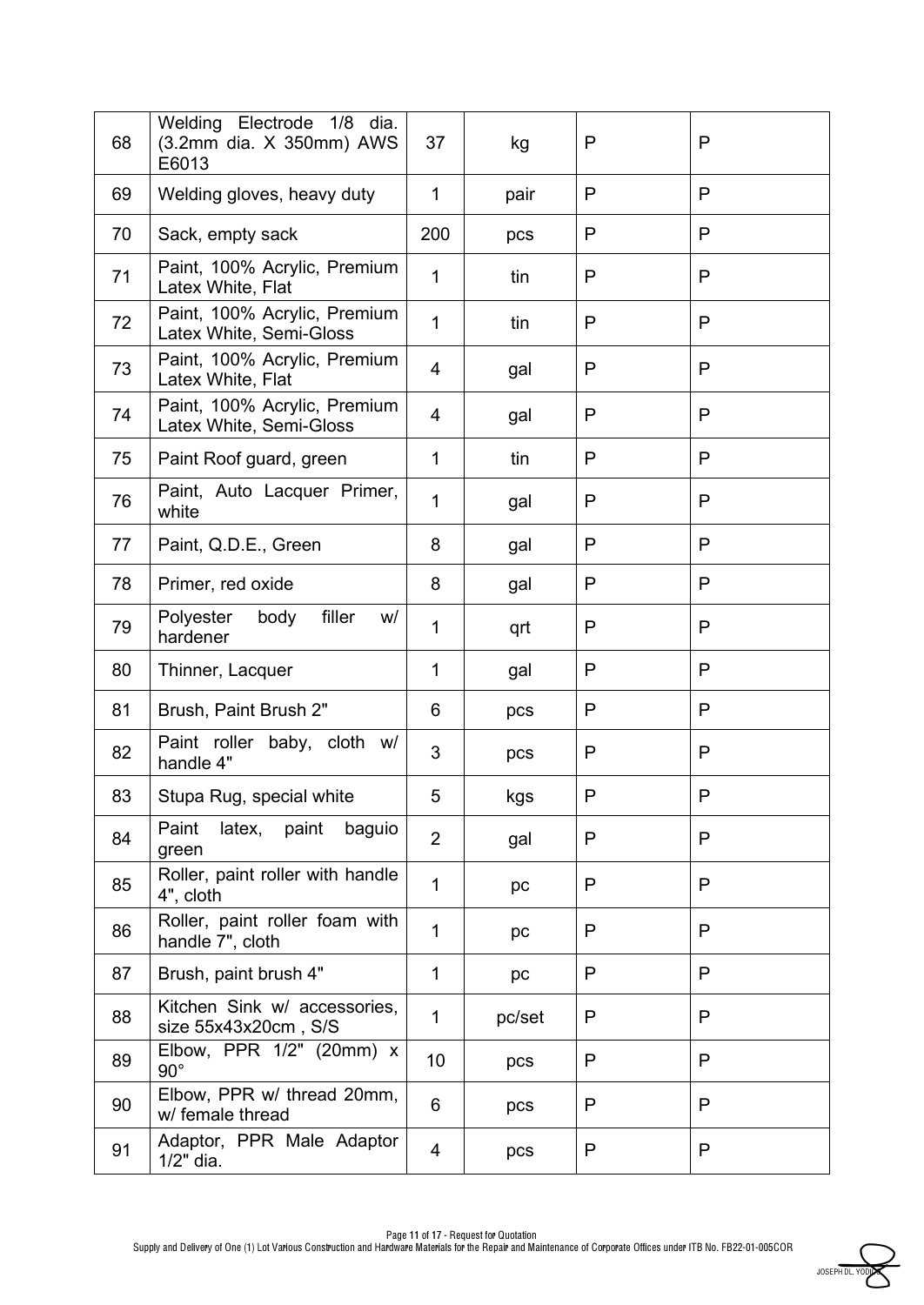| 92                                  | Pipe, B.I., 2" dia. Sched. 40 x<br>20'                                                                          | $\overline{7}$ | pc/lght    | P            | P |
|-------------------------------------|-----------------------------------------------------------------------------------------------------------------|----------------|------------|--------------|---|
| 93                                  | Pipe, PPR pipe 20mm x 4m<br><b>PN20</b>                                                                         | 5              | pcs        | P            | P |
| 94                                  | Tee, PPR tee 20mm                                                                                               | 5              | pcs        | P            | P |
| 95                                  | Tee, PPR tee w/ thread 20mm                                                                                     | 5              | pcs        | P            | P |
| 96                                  | Elbow, PVC elbow 2"x 45°                                                                                        | 10             | pcs        | P            | P |
| 97                                  | Elbow, PVC elbow 2"x 90°                                                                                        | 10             | pcs        | P            | P |
| 98                                  | Elbow, PVC elbow 4" $\varnothing$ x 45°                                                                         | 5              | pcs        | P            | P |
| 99                                  | Elbow, PVC elbow 4" $\varnothing$ x 90°                                                                         | 5              | pcs        | P            | P |
| 100                                 | Pipe, PVC pipe $2^{\prime\prime}\emptyset$ x 3 m,<br>series 1000                                                | 5              | pcs        | P            | P |
| 101                                 | Pipe, PVC pipe $4''\emptyset \times 3$ m,<br>series 1000                                                        | 10             | pcs        | $\mathsf{P}$ | P |
| 102                                 | Tee, PVC tee 2"x2"                                                                                              | 2              | pcs        | P            | P |
| 103                                 | PVC wye 2"x2" (single branch<br>$45^{\circ}$ )                                                                  | 3              | pcs        | P            | P |
| 104                                 | Shower Valve, dual                                                                                              | $\mathbf{1}$   | pc         | P            | P |
| 105                                 | Urinal bowl, with flush valve,<br>push<br>button<br>type,<br>with<br>complete<br>fittings<br>and<br>accessories | 1              | set        | P            | P |
| 106                                 | Water Closet w/ complete<br>fittings<br>and<br>accessories,<br>elongated, push button flush<br>type             | $\mathbf 1$    | set        | P            | P |
|                                     | <b>Grand Total Cost</b><br>(VAT Exclusive, Zero-Rated Transaction)                                              |                | <b>PhP</b> |              |   |
| Amount in words of Grand Total Cost |                                                                                                                 |                |            |              |   |

VALIDITY OF OFFER: Ninety (90) calendar days from the date of Submission, Receipt, Opening and Preliminary Examination of Best Offer/Quotation

## **III.** ADDITIONAL REQUIREMENTS:

Upon submission of your best offer, kindly also submit the following:

1. Valid PhilGEPS Certificate of Registration and Platinum Membership in accordance with Section 8.5.2 of the 2016 Revised IRR of RA 9184, amended

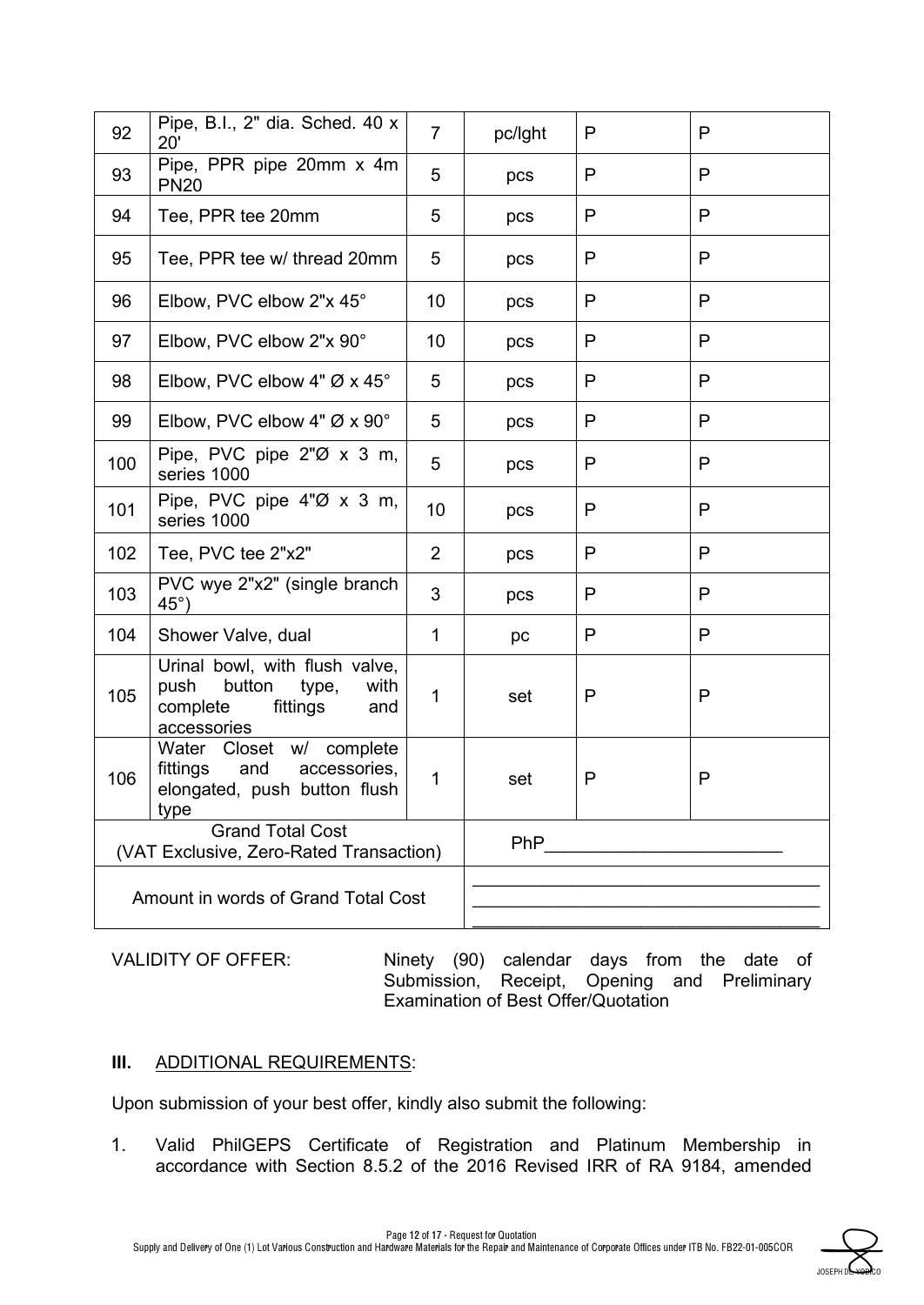through GPPB Resolution No. 15-2021, provided that all of the following eligibility documents submitted to PhilGEPS are maintained and updated:

- a) Securities and Exchange Commission (SEC) Registration Certificate for corporations, partnerships and/or joint ventures, Department of Trade and Industry (DTI) Registration Certificate for sole proprietorship, or Cooperative Development Authority (CDA) Registration Certificate for cooperatives;
- b) Valid Mayor's Permit issued by the city or municipality where the principal place of business of the prospective bidder is located, or the equivalent document for Exclusive Economic Zones or Areas.

#### OR

Recently expired Mayor's/Business Permits together with the official receipt as proof that the bidder has applied for the renewal within the period prescribed by the concerned local government unit, provided that the renewed permit shall be submitted as a post-qualification requirement in accordance with Section 34.2 of the 2016 Revised IRR of R.A. 9184;

- c) Valid Tax Clearance Certificate per Executive Order (E.O.) No. 398, series of 2005, as finally reviewed and approved by the Bureau of Internal Revenue (BIR); and
- d) Audited Financial Statements (AFS), stamped "received" by the BIR or its duly accredited and authorized institutions, for the preceding calendar year. In case the AFS for the preceding calendar year is not yet available, said AFS should not be earlier than two (2) years from the deadline for the Submission and Receipt of Bids.
- 2. Omnibus Sworn Statement using the attached prescribed form.

The Omnibus Sworn Statement shall be supported by an attached document showing proof of authorization, e.g., original copy of a duly notarized Secretary's Certificate (in case of corporations, partnerships or joint ventures) or a Special Power of Attorney (in case of Sole Proprietor) attesting that the signatory is the duly authorized and designated representative of the prospective bidder, and granted full power and authority to do, execute and perform any and all acts necessary and/or to represent the prospective bidder in the procurement process.

## ADDITIONAL NOTES:

- 1. Bidders shall provide correct and accurate information required in this form.
- 2. Offers/quotations submitted exceeding the Approved Budget for the Contract (ABC) shall be rejected.
- 3. The prices quoted are to be paid in Philippine Currency.

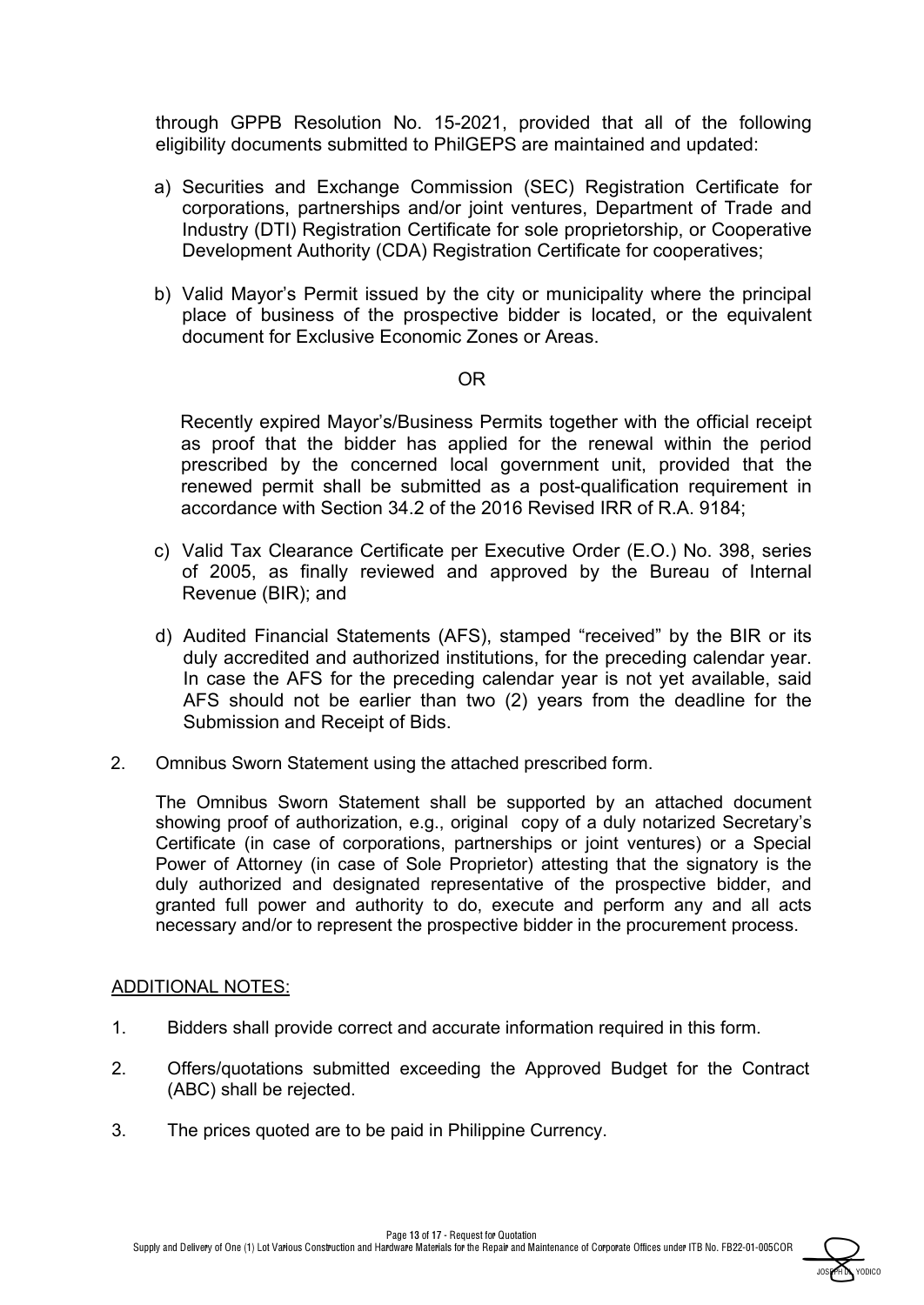- 4. All prices quoted are INCLUSIVE of all applicable duties, government permits, fees, and other charges relative to the acquisition and delivery of items to PAGCOR, but should be VAT-Exclusive, Zero-Rated.
- 5. For the purpose of standardization of offer/quotations, this RFQ Form will prevail over all kinds and forms of offer/quotation. In case of price discrepancy over the amounts in words and in figures, the amount in words will prevail.
- 6. Please be reminded that alternative best offers/quotations/proposals shall not be allowed. Alternative best offers/quotations/proposals are defined as an offer by the prospective supplier in addition or as a substitute to its original quotation. A quotation/best offer with options is also considered as alternative quotation.
- 7. Award of contract shall be made to the supplier, contractor or consultant determined to have the Single or Lowest Calculated and Responsive Quotation (for goods and infrastructure projects) or Single or Highest Rated and Responsive Proposal (for consulting services).
- 8. Award of contract shall be made to the lowest calculated offer/quotation which complies with the minimum technical specifications and other terms and conditions stated herein.
- 9. Any interlineations, erasures or overwriting shall be valid only if they are signed or initiated by you or any of your duly authorized representative/s.
- 10. PAGCOR shall have the right to inspect and/or to test the goods to confirm their conformity to the technical specifications.
- 11. To guarantee the faithful performance of the winning bidder's obligations, it shall post a Performance Security prior to the signing of the contract, in accordance with any of the following schedule:

| Form of Security                                                                                                                                                                                                                             | Amount in Percentage of<br><b>Total Contract Price</b> |
|----------------------------------------------------------------------------------------------------------------------------------------------------------------------------------------------------------------------------------------------|--------------------------------------------------------|
| Cash or cashier's/manager's check issued by a<br>Universal or Commercial Bank;                                                                                                                                                               |                                                        |
| Bank draft/guarantee or irrevocable letter of credit<br>issued by a Universal or Commercial Bank:<br>Provided, however, that it shall be confirmed or<br>authenticated by a Universal or Commercial Bank, if<br>issued by a foreign bank; or | Five Percent (5%)                                      |
| Surety Bond callable upon demand issued by a<br>surety or insurance company duly certified by the<br>Insurance Commission as authorize to issue such<br>security specific for the contract awarded.                                          | Thirty Percent (30%)                                   |

The Performance Security shall remain valid for the entire contract duration and shall be release only after the issuance by the Philippine Amusement and Gaming Corporation (PAGCOR) of the final Certificate of Acceptance (issuance of the IAR); Provided that PAGCOR has no claims filed against the contract awardee or the surety or insurance company.

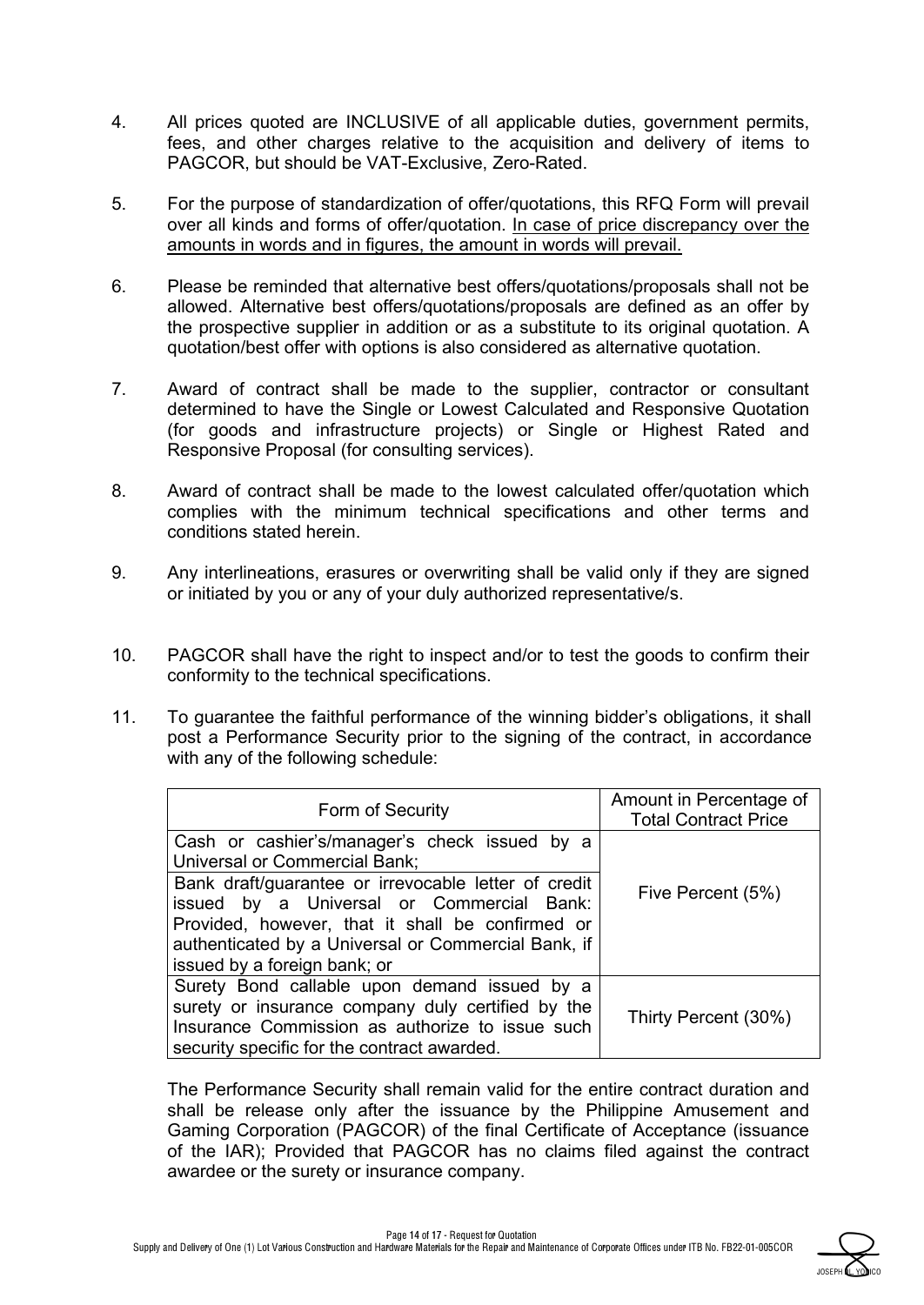- 12. The winning supplier agrees to pay a penalty of at least equal to one-tenth of one percent (1/10 of 1%) of the cost of the unperformed portion for every day of delay, including non-working days (i.e. Saturday and Sunday), legal holidays or special non-working holidays. PAGCOR shall rescind the contract once the cumulative amount of liquidated damages reaches ten percent (10%) of the amount of the contract, without prejudice to other courses of action and remedies open to it.
- 13. In order to assure that patent or latent defects shall be corrected by the Supplier, a warranty shall be required from the Supplier for a minimum period one (1) year for non-expendable supplies or three (3) months for expendable supplies. The obligation for the warranty shall be covered by, at the Supplier's option, either retention money in an amount equivalent to at least one percent (1%) of every progress payment, or a special bank guarantee equivalent to at least one percent (1%) of the total Contract Price. The said amounts shall only be released after the lapse of the warranty period; provided, however, that the Supplies/Equipment delivered are free from patent and latent defects and all the conditions imposed under this Contract have been fully met.
- 14. Other terms and conditions relative to the project are provided in the attached Purchase/Service Contract.

#### PROCEDURES:

- 1. Prospective bidders may download the Request for Quotations (RFQ) free of charge from the following websites: PAGCOR website (www.pagcor.ph) and PhilGEPS website (www.philgeps.gov.ph) and may be allowed to submit their best offers/quotations provided that bidders shall pay the fee for the RFQ not later than the deadline for the Submission and Receipt of the Best Offers/Quotations.
- 2. Bidders, except those who have previously participated in the last two (2) failed biddings, are required to pay the applicable fee for the sale of RFQ not later than the deadline for the Submission and Receipt of the Best Offers/Quotation. A copy of the PAGCOR Official Receipt shall be presented as proof of payment.
- 3. The RFQ must be completed without any alterations to their format, and no substitute form shall be accepted. All blank spaces shall be filled in with the information requested.
- 4. Any requirements, guidelines, documents, clarifications, or other information relative to the negotiations that are communicated by the BAC to a supplier, contractor, or consultant shall be communicated on an equal basis to all other suppliers, contractors, or consultants engaging in negotiations with the BAC relative to the procurement.
- 5. The prospective bidders shall be given equal time and opportunity to negotiate and discuss the technical and financial requirements of the project to be able to submit a responsive quotation or proposal.

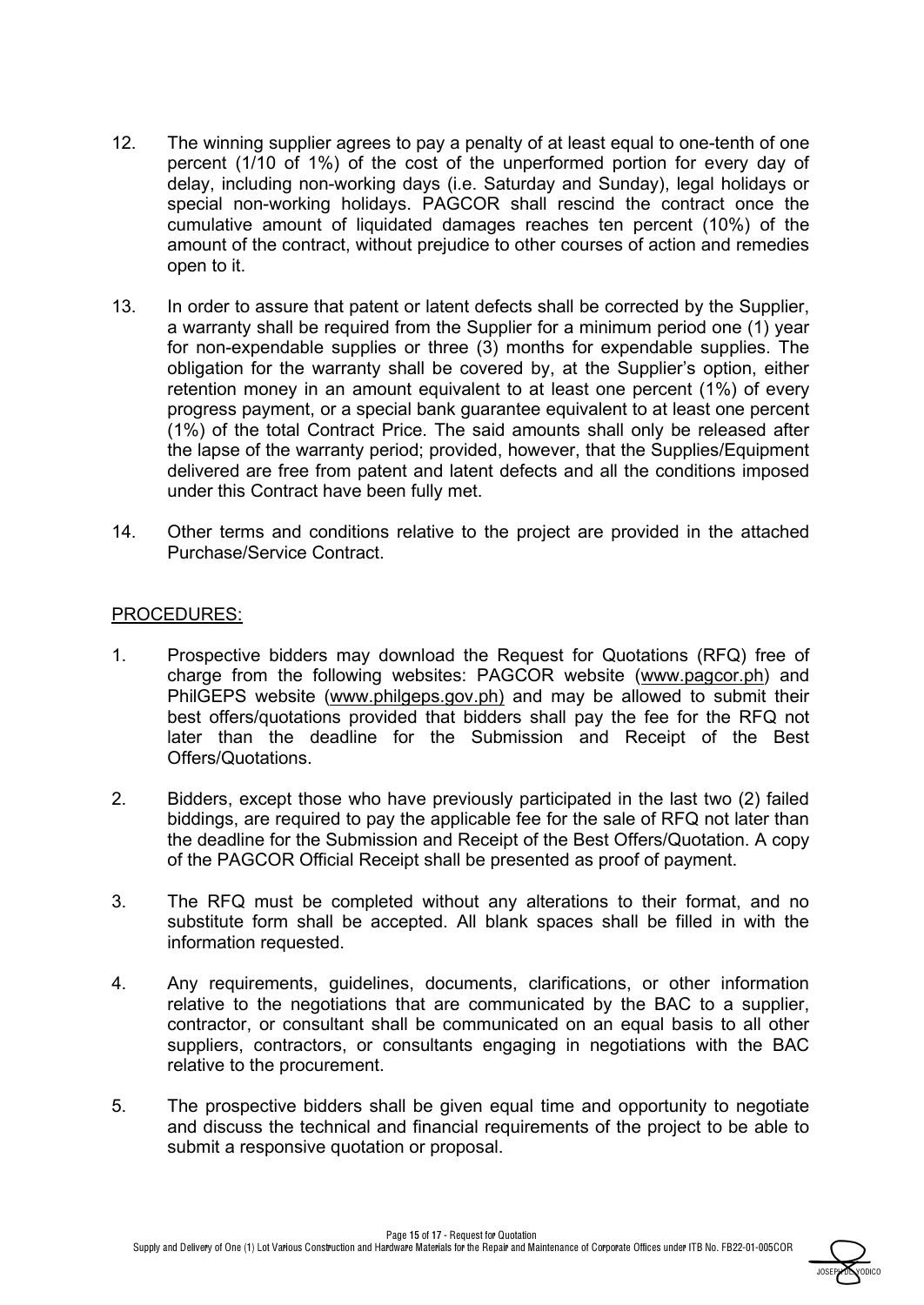- 6. Technical Specifications/Scope of Work and additional Terms and Conditions of the program/project/activity shall be fully discussed during Negotiations. In case there are changes in the requirements and/or technical specifications made after the consultations/negotiations, these shall be communicated on an equal basis.
- 7. Bidders should be responsible for securing copies of the Supplemental/Bid Bulletins at the websites of PAGCOR and the PhilGEPS.
- 8. Copies of the Supplemental Bid Bulletins are also sent either through fax or electronic mail to all prospective bidders who purchased the RFQ.
- 9. Following completion of the negotiations, the BAC shall request all suppliers, contractors, or consultants in the proceedings to submit, on a specified date, time and venue, a best offer based on the final technical and financial requirements.
- 10. In all cases the best offer should be VAT Exclusive, Zero-Rated Transaction and not exceed the ABC.
- 11. During the Submission, Receipt, Opening and Preliminary Examination of the Best Offer/s or Proposal/s, the BAC shall check the submitted best offer/s and other required documents using a non-discretionary pass/fail criteria. The BAC shall check the submitted documents of each bidder against a checklist of required documents to ascertain if they are all present, using a non-discretionary "pass/fail" criterion. If a bidder submits the required document, it shall be rated "passed" for that particular requirement. In this regard, offer/s or proposal/s that fail to include any requirement or are incomplete or patently insufficient shall be considered as "failed". Otherwise, the BAC shall rate the best offer as "Passed".
- 12. All qualified bidders shall undergo detailed bid evaluation to check the completeness of their best offers/quotations/proposals and consider computational errors. During detailed evaluation of the best offer, PAGCOR shall identify the bidder having the Lowest or Single Calculated Quotation/Best Offer (for goods or infrastructure projects) or Highest or Single Rated Proposal (for consulting services).
- 13. PAGCOR shall select the successful offer on the basis of the best offer/s submitted by the bidder having the Lowest or Single Calculated Quotation/Best Offer (for goods or infrastructure projects) or Highest or Single Rated Proposal (for consulting services) which complies with PAGCOR's requirements.
- 14. The BAC shall recommend award of contract to the Head of the Procuring Entity (HOPE) or its duly authorized representative in favor of the supplier, contractor or consultant determined to have the Single or Lowest Calculated and Responsive Quotation (for goods or infrastructure projects) or Single or Highest Rated and Responsive Proposal (for consulting services) at the bidders calculated financial best offer or submitted financial best offer, whichever is lower.
- 15. In accordance with Government Procurement Policy Board (GPPB) Circular 06- 2005 - Tie-Breaking Method, the BAC shall use a non-discretionary and nondiscriminatory measure based on sheer luck or chance, which is "DRAW LOTS," in the event that two (2) or more bidders have been post-qualified and determined as the bidder having the Lowest Calculated and Responsive